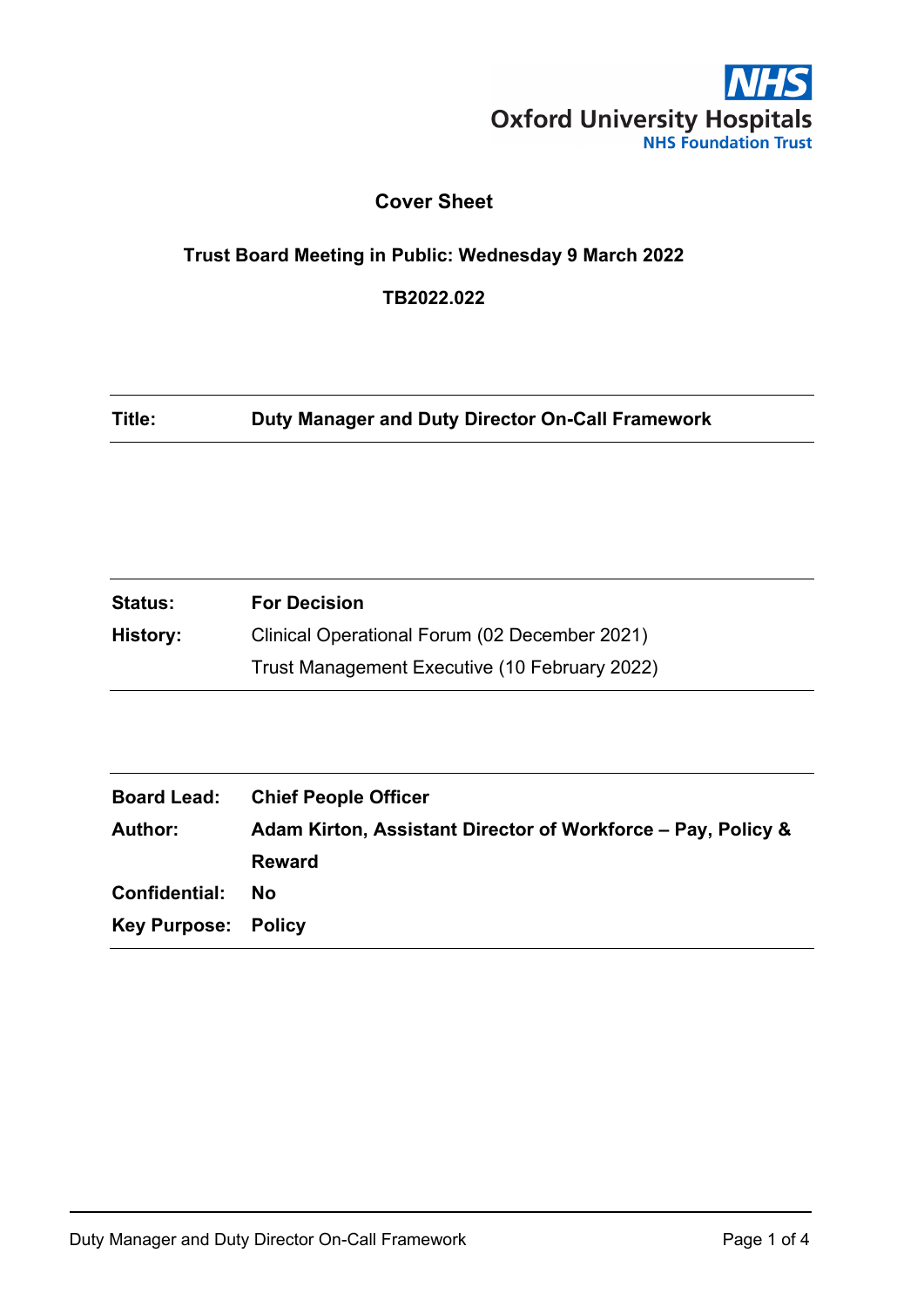## **Executive Summary**

- 1. This paper consolidates existing interim payment arrangements for employees on NHS Terms and Conditions of Service (Agenda for Change) and on the Duty Manager or Duty Director on-call rotas.
- 2. The Duty Manager and Duty Director On-Call Framework has been developed to ensure that staff are paid fairly and appropriately for on-call and in line with NHS Terms and Conditions of Service. Currently, payment arrangements for these staff are covered under an interim policy document which has expired.
- 3. It is anticipated that arrangements for the payment of on-call participation on the Duty Manager and Duty Director rotas will be incorporated into a wider Trustwide policy with harmonised processes across all departments and all staff groups on NHS Terms and Conditions of Service.
- 4. This framework will replace the expired interim policy document and will ensure that participants on these rotas are clear of the payment arrangements that apply to them.
- 5. The framework was presented to the Trust Management Executive who endorsed it to go to Trust Board for approval.

## **Recommendations**

6. The Trust Board is asked to withdraw the Interim Duty Manager On-Call Payment Policy and approve the Duty Manager and Duty Director On-Call Framework to replace it.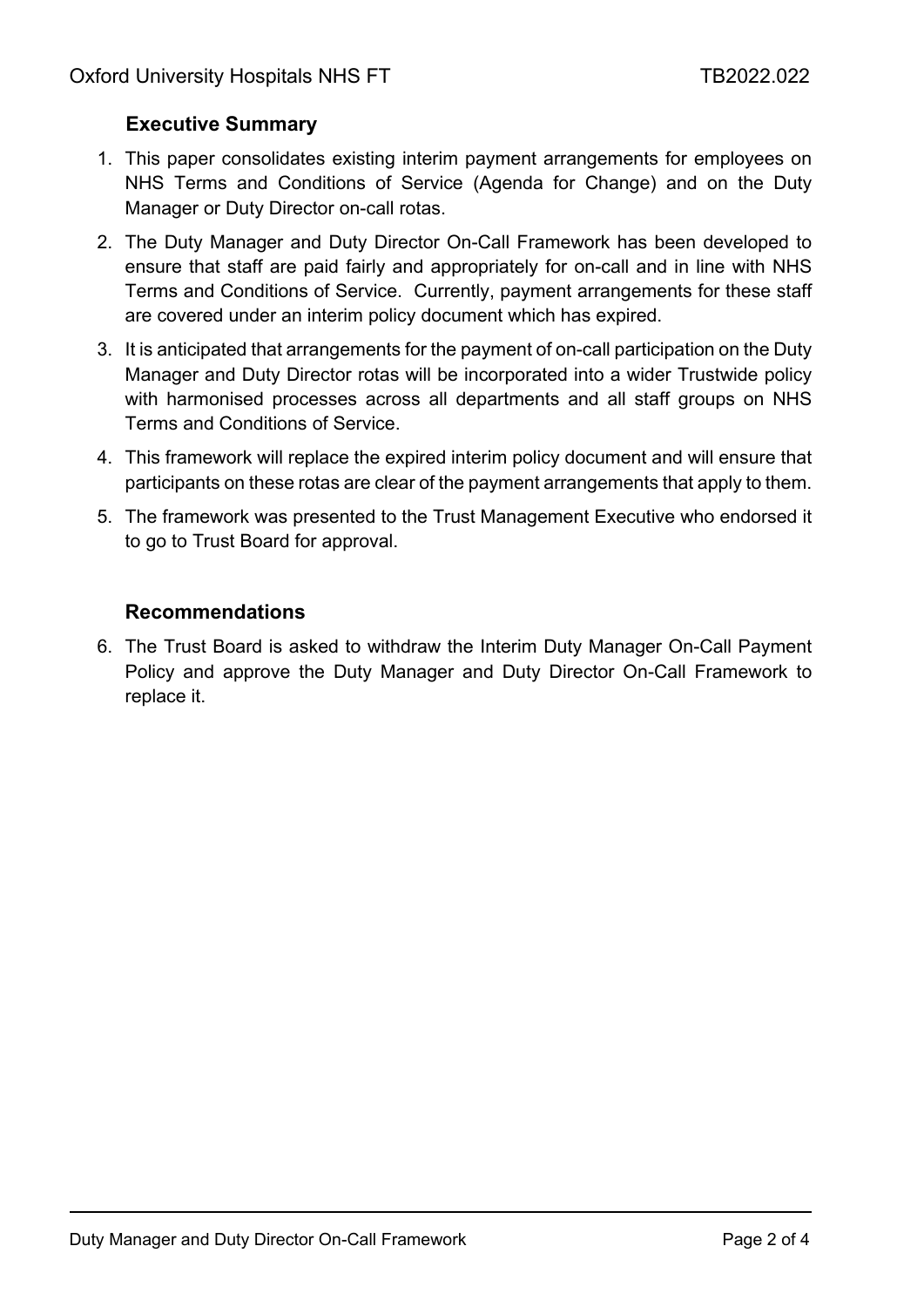## **Duty Manager and Duty Director On-Call Framework**

### **1. Purpose**

- 1.1. This paper consolidates existing interim payment arrangements for employees on NHS Terms and Conditions of Service (Agenda for Change) and on the Duty Manager or Duty Director on-call rotas.
- 1.2. The Duty Manager and Duty Director On-Call Framework has been developed to ensure that staff are paid fairly and appropriately for on-call and in line with NHS Terms and Conditions of Service. Currently, payment arrangements for these staff are covered under an interim policy document which has expired.
- 1.3. It is anticipated that arrangements for the payment of on-call participation on the Duty Manager and Duty Director rotas will be incorporated into a wider Trustwide policy with harmonised processes across all departments and all staff groups on NHS Terms and Conditions of Service.
- 1.4. This framework will replace the expired interim policy document, and will ensure that participants on these rotas are clear of the payment arrangements that apply to them.

### **2. Background**

- 2.1. The NHS Terms and Conditions of Service (Agenda for Change) sets out broad principles which need to be adhered to and specific provisions for oncall arrangements, with some areas left to the discretion of local NHS organisations.
- <span id="page-2-0"></span>2.2. The guiding principles have all been adopted and are unchanged from the preceding interim document. The following provisions are all required to be adhered to:
	- 2.2.1. Equal pay arrangements;
	- 2.2.2. Providing payment in recognition of the employee's availability for being called out and the frequency of that requirement, with national provisions for all frequencies at 1:12 or above, and anything lower by local agreement;
	- 2.2.3. Providing payment for work done during the call out period;
	- 2.2.4. The provision to take time off in lieu (TOIL) instead of being paid;
	- 2.2.5. Ensuring that the Working Time Regulations are followed for compensatory rest (separate from any TOIL provisions as set out above); and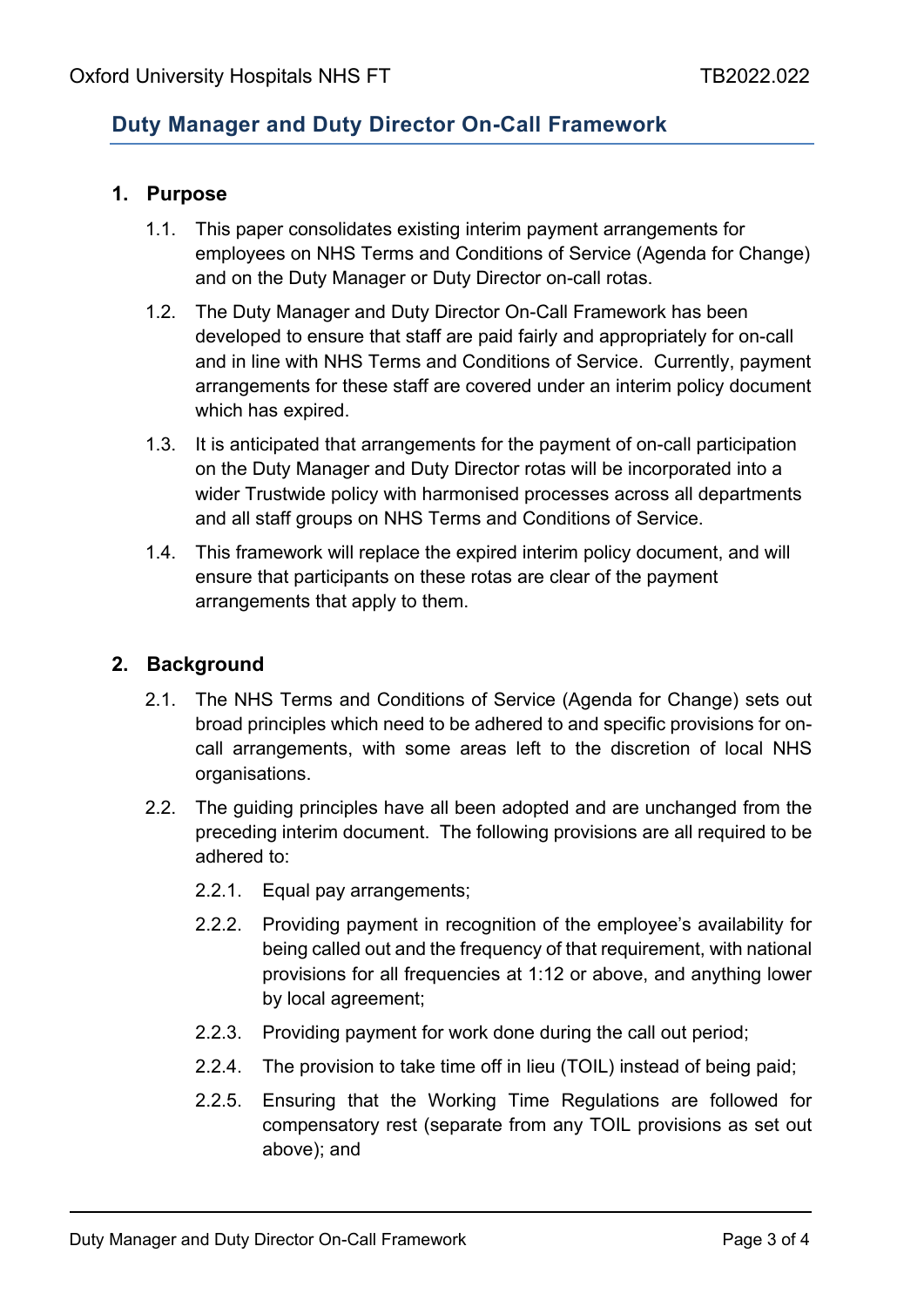- 2.2.6. Payment requirements for public holidays.
- 2.3. The following provisions are subject to local agreement, within the guiding principles, and are all set out in the new framework:
	- 2.3.1. The percentage enhancement for being available for work;
	- 2.3.2. Payment for any travel to work time; and
	- 2.3.3. Clarification on pensionable pay.

## **3. Feedback from Trust Management Executive**

- 3.1. The Trust Management Executive queried whether a flat rate of payment for staff on each rota would be more appropriate to recognise that work undertaken during an on-call shift was broadly equivalent for all rota participants, regardless of substantive salary.
- 3.2. Specific advice was sought from NHS Employers on this point, to ensure that the proposed framework adhered to equal pay arrangements.
- 3.3. Advice received stated that there must be consistent payments to staff at the same pay band but that schemes may adopt a flat rate for all staff or a flat rate by grade if supported by an equality impact assessment.
- 3.4. The proposed pay framework has an approved equality impact assessment and does not present any equal pay issues. Therefore, it adheres to the guiding principles in paragraph [2.2.](#page-2-0)

## **4. Conclusions**

- 4.1. There are no cost implications resulting from this new framework, as the underlying payment principles are unchanged from the previous interim document.
- 4.2. All staff currently on the Duty Manager or Duty Director on-call rotas and within the scope of this framework have had the opportunity to contribute to its development.
- 4.3. It is recommended that this framework is implemented at the start of the next on-call rota period and will be communicated to all participants by the Assistant Director of Workforce – Pay, Policy & Reward and the Chief Operating Officer's Office.

### **5. Recommendations**

5.1. The Trust Board is asked to withdraw the Interim Duty Manager On-Call Payment Policy and approve the Duty Manager and Duty Director On-Call Framework to replace it.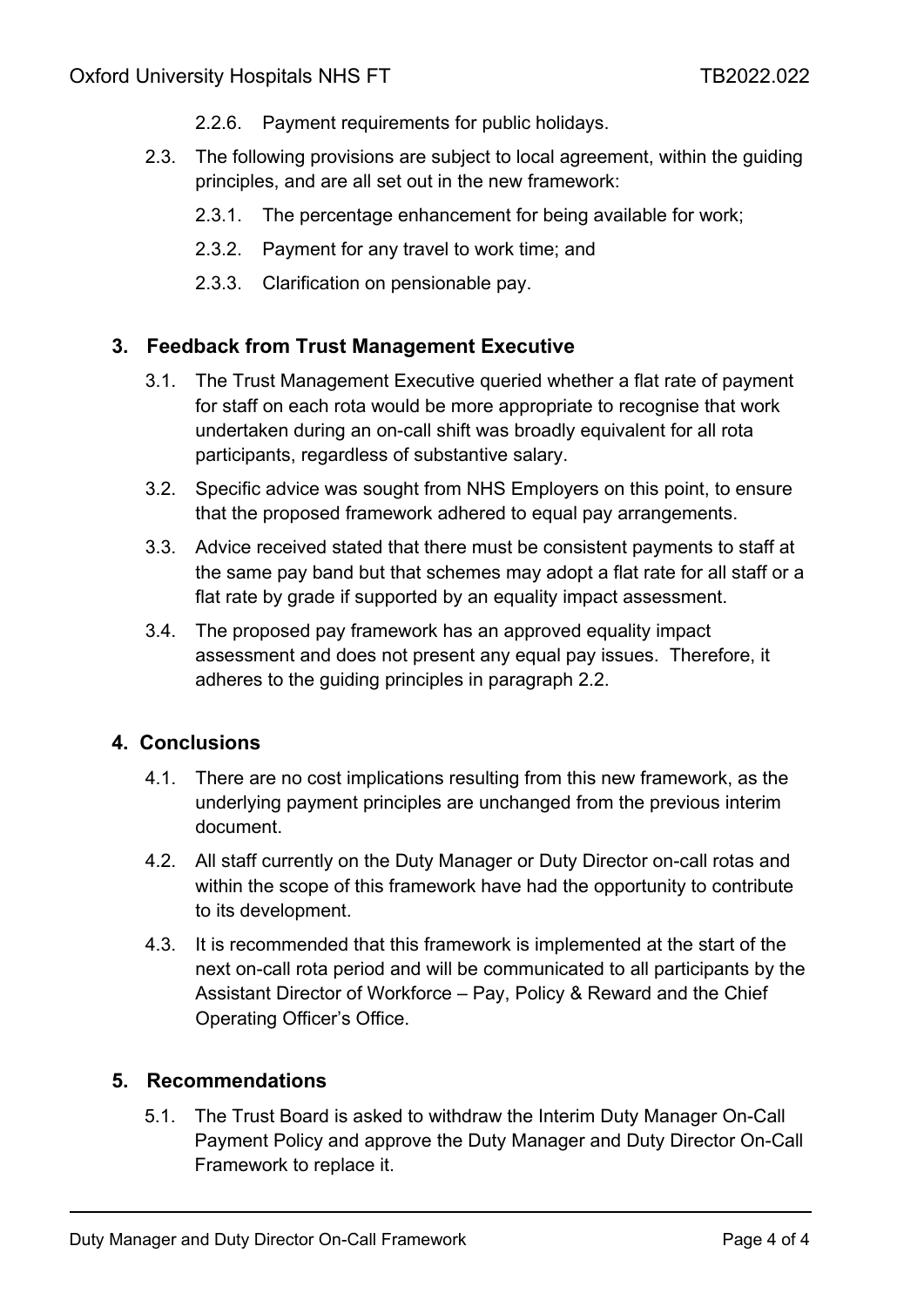

# **Duty Manager and Duty Director On-Call Framework**

| Category:                                               | Framework                                                                                                                                                                                                                          |
|---------------------------------------------------------|------------------------------------------------------------------------------------------------------------------------------------------------------------------------------------------------------------------------------------|
| Summary:                                                | This framework has been developed to ensure that staff on NHS<br>Terms and Conditions of Service (Agenda for Change) are paid<br>fairly and appropriately for participation on the Duty Manager or<br>Duty Director on-call rotas. |
| <b>Equality Impact</b><br><b>Assessment undertaken:</b> | December 2021                                                                                                                                                                                                                      |
| <b>Valid From:</b>                                      | Insert the date the policy will be valid from, i.e. the day after<br>approval.                                                                                                                                                     |
| Date of Next Review:                                    | Three years.<br>Until such time as the review is completed and the successor<br>document approved by the relevant committee this policy will<br>remain valid.                                                                      |
| <b>Approval via:</b>                                    | <b>Trust Board</b>                                                                                                                                                                                                                 |
| <b>Distribution:</b>                                    | Trustwide                                                                                                                                                                                                                          |
| <b>Related Documents:</b>                               | <b>Payment of Expenses Procedure</b><br><b>Working Time Regulations Policy</b>                                                                                                                                                     |
| Author(s):                                              | Assistant Director of Workforce - Pay, Policy & Reward                                                                                                                                                                             |
| <b>Further Information:</b>                             | Duty Manager Handbook<br><b>Duty Director Handbook</b><br>NHS Terms and Conditions of Service (Annex 29)                                                                                                                           |
| This Document replaces:                                 | Interim Duty Manager On-Call Payment Policy                                                                                                                                                                                        |

**Lead Director:** Chief Operating Officer **Issue Date:** Dd month year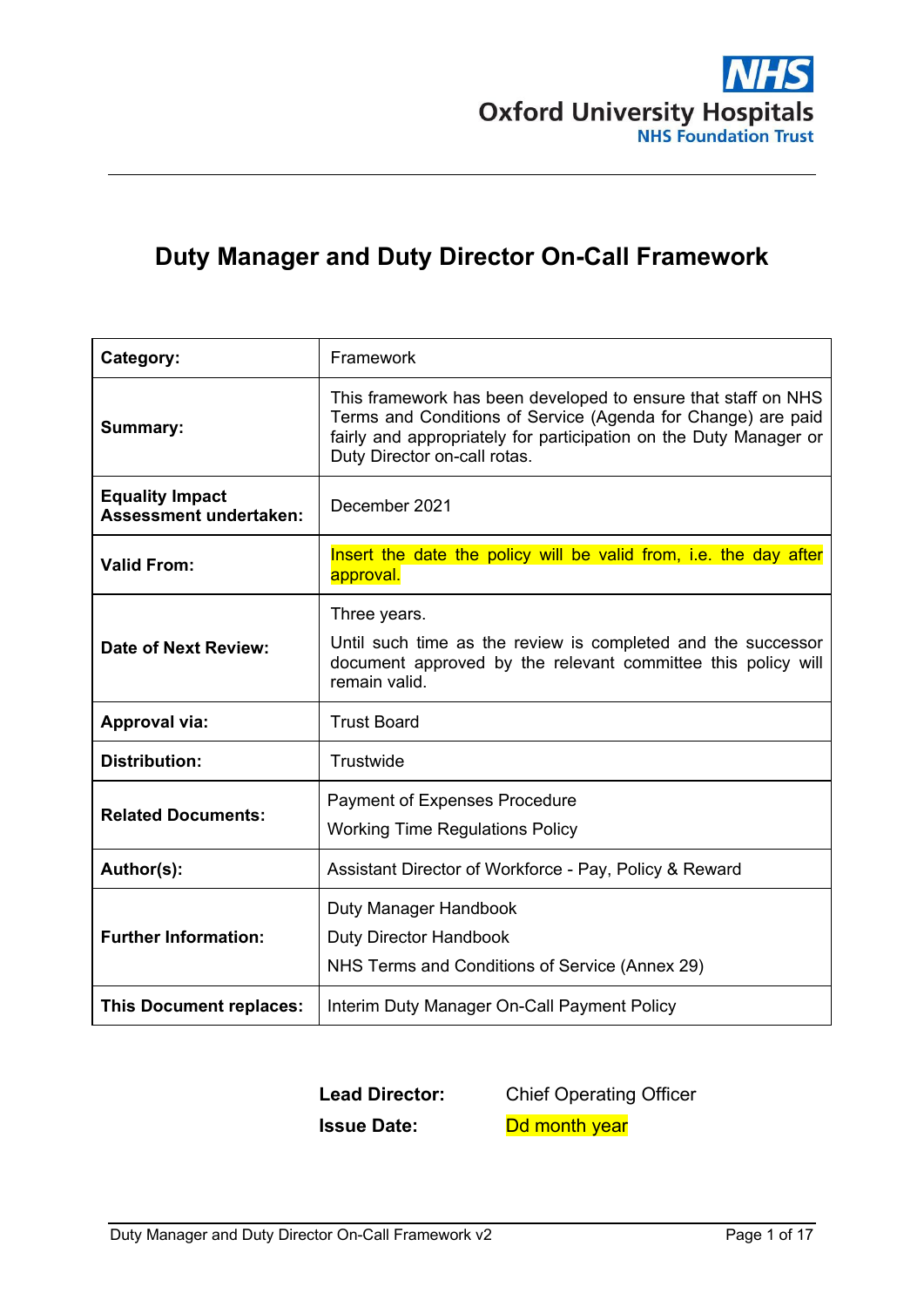## **Contents**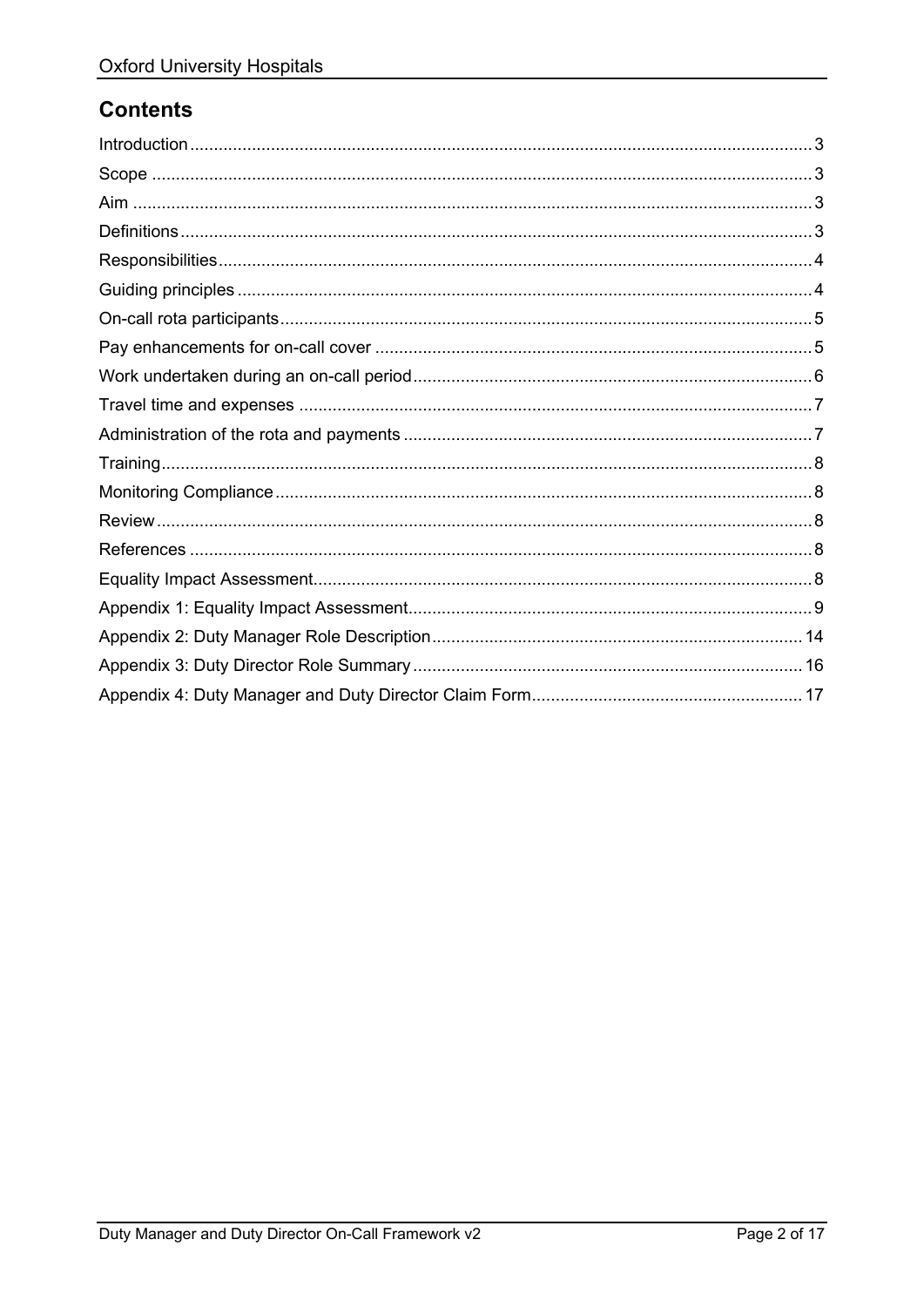## <span id="page-6-0"></span>**Introduction**

- 1. Oxford University Hospitals NHS Foundation Trust ("the Trust") is committed to ensuring the provision of senior management and Director support to staff providing services outside of normal working hours.
- 2. The operation of 24-hour services can sometimes require the support of senior managers for reporting/authorisation purposes and when incidents occur, which may be outside the capability or authority of staff on duty.
- 3. At all times, there will be an operational manager working on site in the hospital. In-hours they are supported by the Duty Director. During assigned out-of-hours periods they are supported by a designated on-call Duty Manager and on-call Duty Director.
- 4. The assigned on-call periods for the Duty Manager and Duty Director rotas are 18:00 08:00 Monday to Friday, and 08:00 - 08:00 on Saturdays and Sundays, plus public holidays.
- 5. This framework outlines payment arrangements for those employees on NHS Terms and Conditions of Service (Agenda for Change) and on the Duty Manager or Duty Director rotas.
- 6. This framework has been developed to ensure that staff are paid fairly and appropriately for on-call and in line with NHS Terms and Conditions of Service.
- 7. It is anticipated that arrangements for the payment of on-call for participation on the Duty Manager and Duty Director rotas will be incorporated into a wider Trustwide policy with harmonised processes across all departments and all staff groups on NHS Terms and Conditions of Service.

### <span id="page-6-1"></span>**Scope**

- 8. This framework applies to employees on NHS Terms and Conditions of Service (Agenda for Change) only. It does not apply to staff on very senior manager (VSM) contracts, including Chief Officers, whose on-call responsibilities and payments are incorporated within their job roles. This framework does not apply to staff on medical and dental contracts.
- 9. This framework does not routinely apply to interim staff, unless explicitly approved by the Chief Operating Officer.

## <span id="page-6-2"></span>**Aim**

10. The aim of this framework is to provide guidance on on-call processes and set out the provisions for on-call payments to staff on the Duty Manager or Duty Director rotas, including the underlying principles, when payments are due, the amount to be paid, and the administration of the rotas. The roles of the Duty Manager and Duty Director are provided in Appendices 2 and 3.

## <span id="page-6-3"></span>**Definitions**

- 11. The following technical terms and abbreviations are used within this framework:
	- 11.1. Availability payment a pay enhancement to recognise participation in the rota.
	- 11.2. Compensatory rest time off in lieu (TOIL) for on-call working time worked on site.
	- 11.3. On-call a member of staff is on-call when, as part of an established arrangement, they are available outside their normal working hours, either at the workplace, at home or elsewhere, to work as and when required.
	- 11.4. Out of hours any assigned periods when the on-call rota operates (18:00 08:00 Monday to Friday, and 08:00 – 08:00 on Saturdays and Sundays, plus public holidays.
	- 11.5. TOIL time off in lieu paid time off work received instead of getting paid for additional hours worked as part of the on-call rota.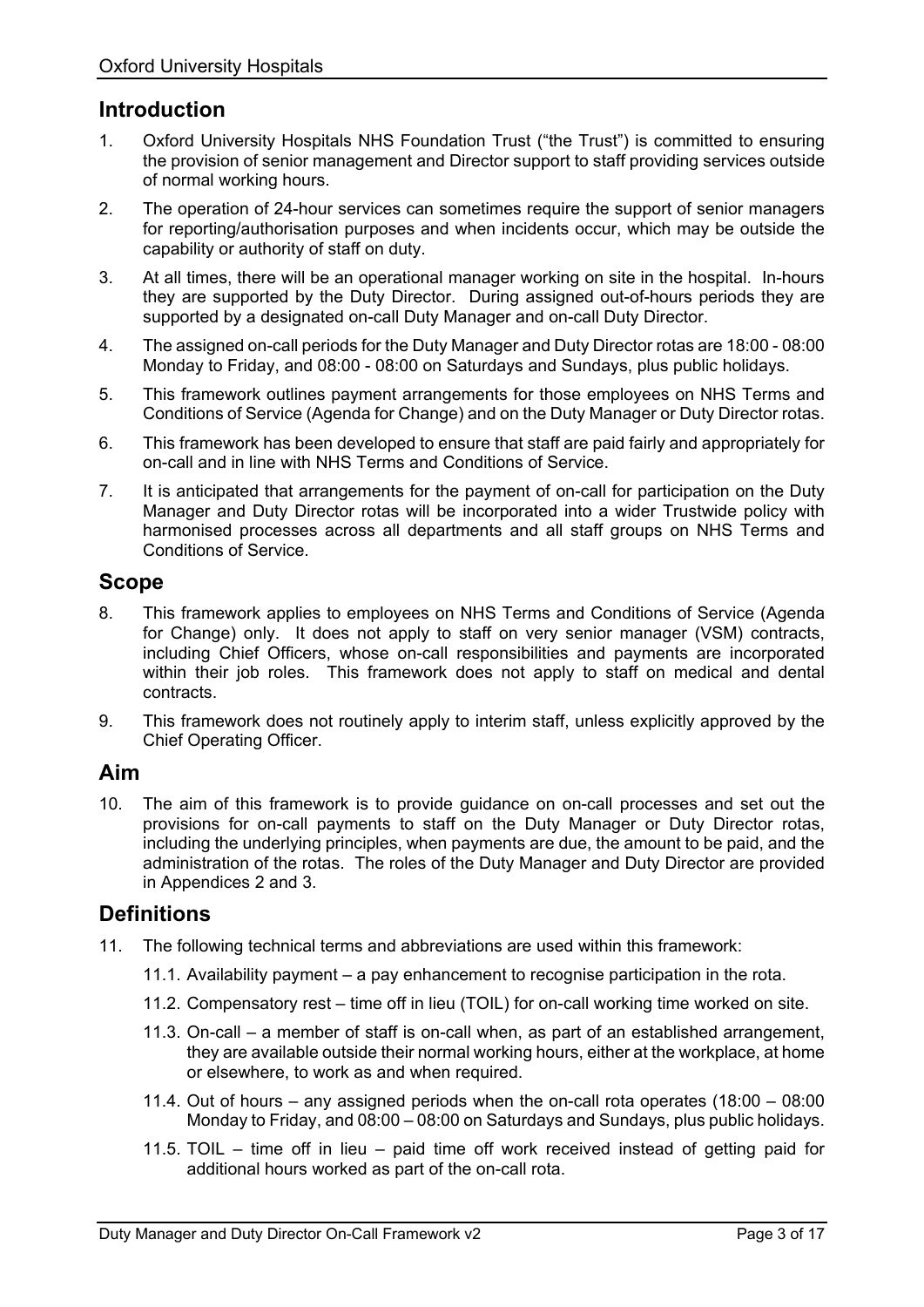11.6. Travel time – a maximum of 30 minutes to and from work that staff are eligible to claim when required to attend the hospital site during an on-call period.

### <span id="page-7-0"></span>**Responsibilities**

- 12. The **Chief Operating Officer** has delegated authority from the Chief Executive Officer for the implementation of this framework, and they are responsible for:
	- 12.1. ensuring the safe operation of the Trust at all times; and
	- 12.2. in line with this Framework, authorising requests for payment from the on-call Duty Director when required to undertake remote work or when called into work during an on-call period.
- 13. **Line Managers** of staff on the on-call rota are responsible for:
	- 13.1. ensuring their staff are aware of the framework, and that the framework is correctly interpreted and applied;
	- 13.2. authorising payments as appropriate; and
	- 13.3. monitoring the implementation of the framework.
- <span id="page-7-2"></span>14. **Duty Managers and Duty Directors** are responsible for:
	- 14.1. participating in the on-call rota and undertaking the duties as outlined in the Duty Manager or Duty Director Role Description (Appendix 2 and 3);
	- 14.2. ensuring at the beginning of their on-call period they notify Switchboard and the Operations Team how they are to be contacted and remain contactable at all times for the duration of their on-call period;
	- 14.3. ensuring they remain within 60 minutes travelling time of Oxford (as driven at an outof-hours' time, not during the daytime);
	- 14.4. arranging cover when they are unable to participate in the on-call rota and notifying relevant individuals of changes;
	- 14.5. attending any relevant training;
	- 14.6. completing any relevant documentation required; and
	- 14.7. submitting requests for payment within four months of the shift when required to undertake remote work or when called into work during an on-call period (where the individual is entitled to payment in line with this Framework).
- 15. In addition to Paragraph [14,](#page-7-2) and in line with this Framework, the on-call **Duty Director** is responsible for authorising requests for payment from the Duty Manager when required to undertake remote work or when called into work during an on-call period.
- 16. The **Assistant Director of Workforce – Pay, Policy & Reward** is responsible for providing advice and guidance in relation to this framework.

## <span id="page-7-1"></span>**Guiding principles**

- 17. A member of staff is on-call when, as part of an established arrangement, they are available outside their normal working hours, either at the workplace, at home or elsewhere, to work as and when required.
- <span id="page-7-3"></span>18. Employees who are required to be available to provide on-call cover outside their normal working hours will be entitled to receive a pay enhancement. This enhancement recognises both their availability to provide cover and any advice given by telephone during periods of on-call availability.
- 19. The on-call enhancement will be based on the proportion of on-call periods in the rota when on-call cover is required. The on-call period in each week should be divided into nine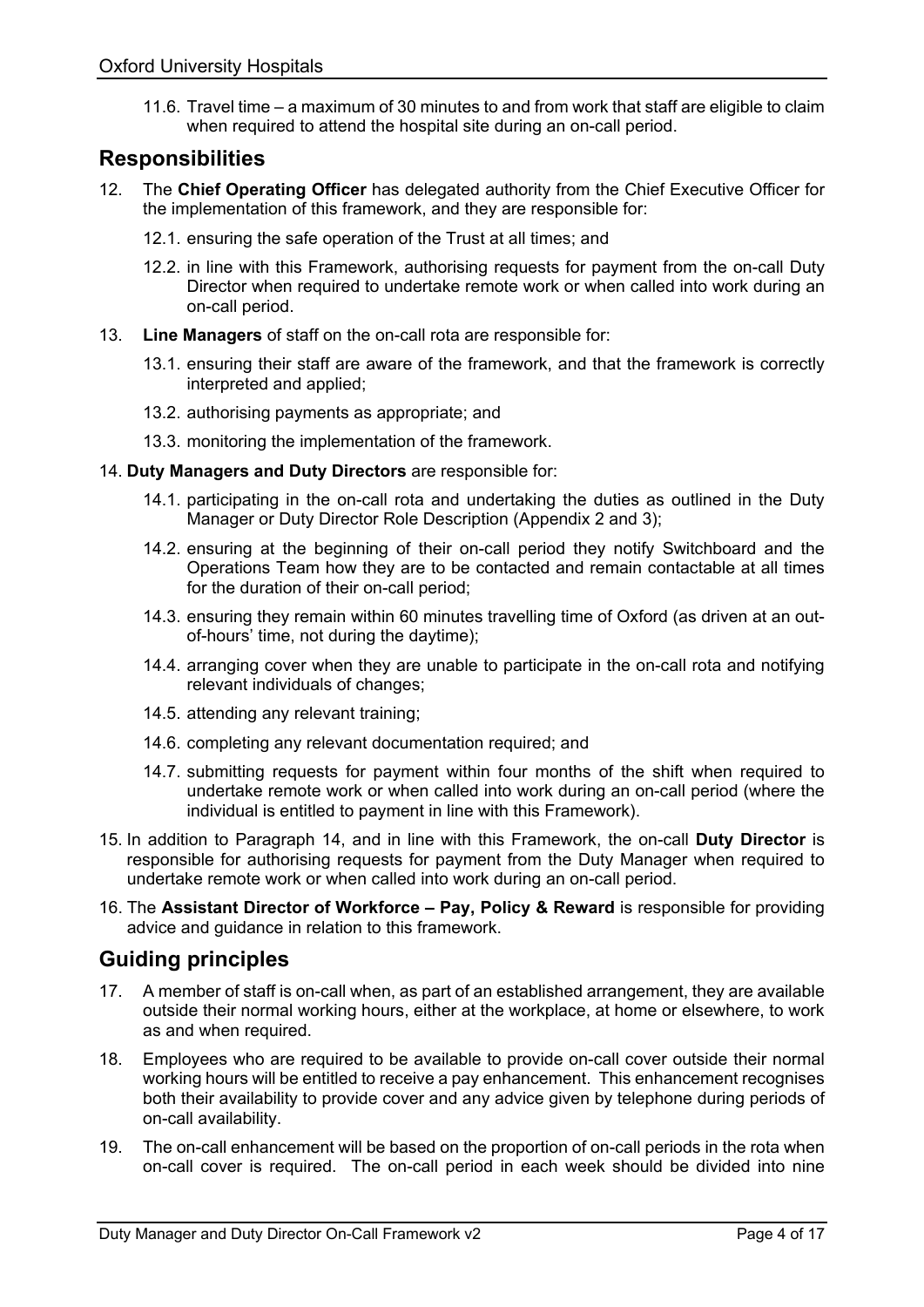periods of at least 12 hours. The enhancement for an individual staff member will be based on the proportion of these periods in which they are required to be on-call.

- 20. In addition to the on-call enhancement, employees are also entitled to payment or time off in lieu when they are called into work during an on-call period.
- 21. Staff required to be on-call on a public holiday are entitled to equivalent time to be taken off in lieu at plain time rates, in addition to the appropriate payment for any work undertaken.

## <span id="page-8-0"></span>**On-call rota participants**

- 22. Only substantive employees will participate in the on-call rota. Interim staff, including those acting up or on secondment, will not participate in the rota, unless explicitly approved by the Chief Operating Officer.
- 23. The Duty Director rota will consist of:
	- Chief Digital and Partnership Officer
	- Chief Finance Officer
	- **Chief Medical Officer**
	- Chief Nursing Officer
	- **Chief Operating Officer**
	- Chief People Officer
	- **Director of Clinical Services**
	- Director of Nursing / Deputy Chief Nursing Officer
	- Divisional Directors (x4)

24. The Duty Manager rota will consist of:

- Divisional Directors of Nursing (x4)
- Divisional Directors of Operations (x4)
- Director of Nursing Education
- Director of Regulatory Compliance Assurance
- Deputy Director of Urgent Care
- Deputy Director of Elective Care
- Deputy Divisional Heads of Nursing (x3)
- Deputy Divisional Heads of Operations (x3)
- Nursing Program Lead
- Lead Nurse for Infection Prevention and Control
- 25. The Chief Operating Officer will agree if there are any temporary exceptions to participating in the rota, e.g. for specific personal or medical reasons, on a case by case basis.
- 26. Participation on the rota will be reviewed at least annually by the Chief Operating Officer, and participants may be varied to ensure the safe operation of the Trust at all times.

### <span id="page-8-1"></span>**Pay enhancements for on-call cover**

27. All participants on the Duty Manager or Duty Director on-call rota employed on NHS Terms and Conditions of Service (Agenda for Change) will receive a pay enhancement to recognise their participation in the rota. The pay enhancement is dependent on the frequency of the rota.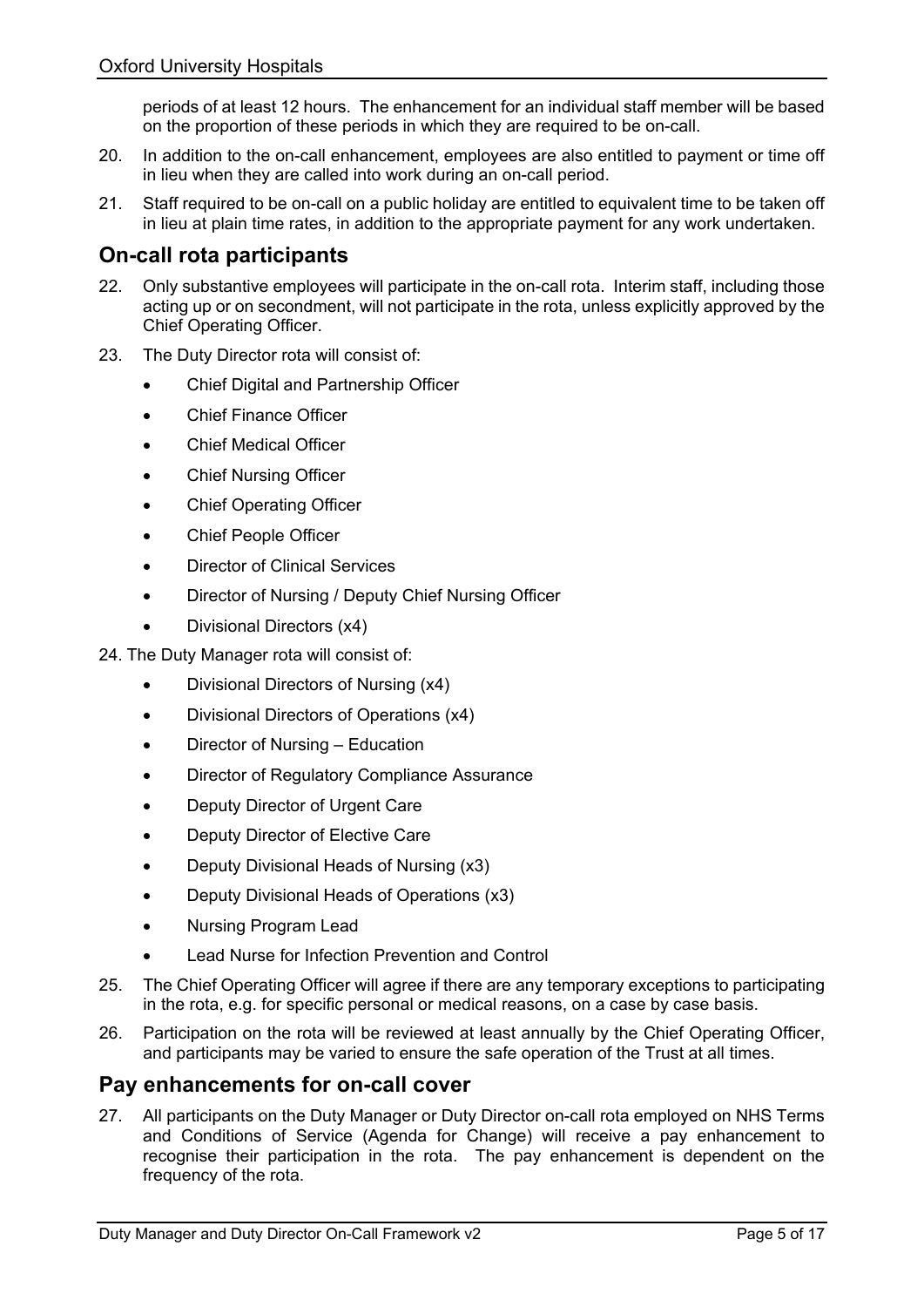- 28. For these purposes, the average availability required will be measured over a full rota, or over a 13-week period if no standard pattern is applicable. The reference period will not include any periods when the employee is absent from work on either annual leave or sickness absence.
- 29. The frequency of the Duty Director rota will be one in 12, and the frequency of the Duty Manager rota will be one in 18. The frequency is the same for full time and part time staff.
- 30. The local agreement for this frequency is a pay enhancement of 2% of base pay. Pay enhancements must be requested by the substantive line manager via a change form.
- <span id="page-9-1"></span>31. Where there are gaps in the rota, there will be an expectation that colleagues will cover on a rota basis. Where this changes the level of frequency to more than one in nine, the value of the enhancement will increase in line with Annex 29 of the NHS Terms and Conditions of Service.
- 32. For part-time staff and other staff working other than 37.5 hours a week excluding meal beaks, the percentage added to basic pay on account of on-call availability will be adjusted to ensure that they are paid a fair percentage enhancement of salary for on-call working. This will be done by adjusting the payment in proportion to their part-time salary so that they receive the same payment for the same length of availability on-call as full-time staff.

## <span id="page-9-0"></span>**Work undertaken during an on-call period**

- 33. Many issues referred to the on-call Duty Manager will be able to be handled remotely and will not require attendance on site. Where a situation requires the Duty Manager to attend the hospital site, they should notify the Duty Director as soon as practicable.
- 34. The Duty Director will attend the hospital site when they believe the prevailing operational conditions require their presence in person.
- 35. All participants on the Duty Manager or Duty Director on-call rota employed on NHS Terms and Conditions of Service (Agenda for Change) will receive a payment for any period they are required to attend the workplace.
- 36. Duty Managers and Duty Directors employed on NHS Terms and Conditions of Service (Agenda for Change) attending the workplace will receive payment for the period they are required to attend, including travel time (see *[Travel time and expenses](#page-10-0)* section).
- 37. The Trust's Working Time Regulations Policy states that staff who are on-call, i.e. available to work if called upon, will be regarded as working from the time they are required to undertake any work-related activity, including any travel time to and from site, subject to the provisions of the *[Travel time and expenses](#page-10-0)* section).
- 38. In accordance with Paragraph [18,](#page-7-3) the pay enhancement recognises employees' availability to provide cover and any advice given by telephone during periods of on-call availability. However, the Trust recognises that on occasion such telephone advice can be provided over an extended period and could be classified as remote work. Therefore, where the cumulative total of telephone advice during an on-call shift is in excess of one hour, the Duty Manager or Duty Director will receive a payment for any period they are required to provide advice.
- 39. Duty Managers and Duty Directors employed on NHS Terms and Conditions of Service (Agenda for Change) undertaking remote work (i.e. teleconferences, email exchanges, etc.) directly related to their on-call duties will receive a payment for any period they are required to undertake such work.
- 40. Under no circumstances must Duty Managers or Duty Directors make a claim for payment for any work that is not directly related to their on-call duties (i.e. responding to routine emails or completing work related to their substantive role).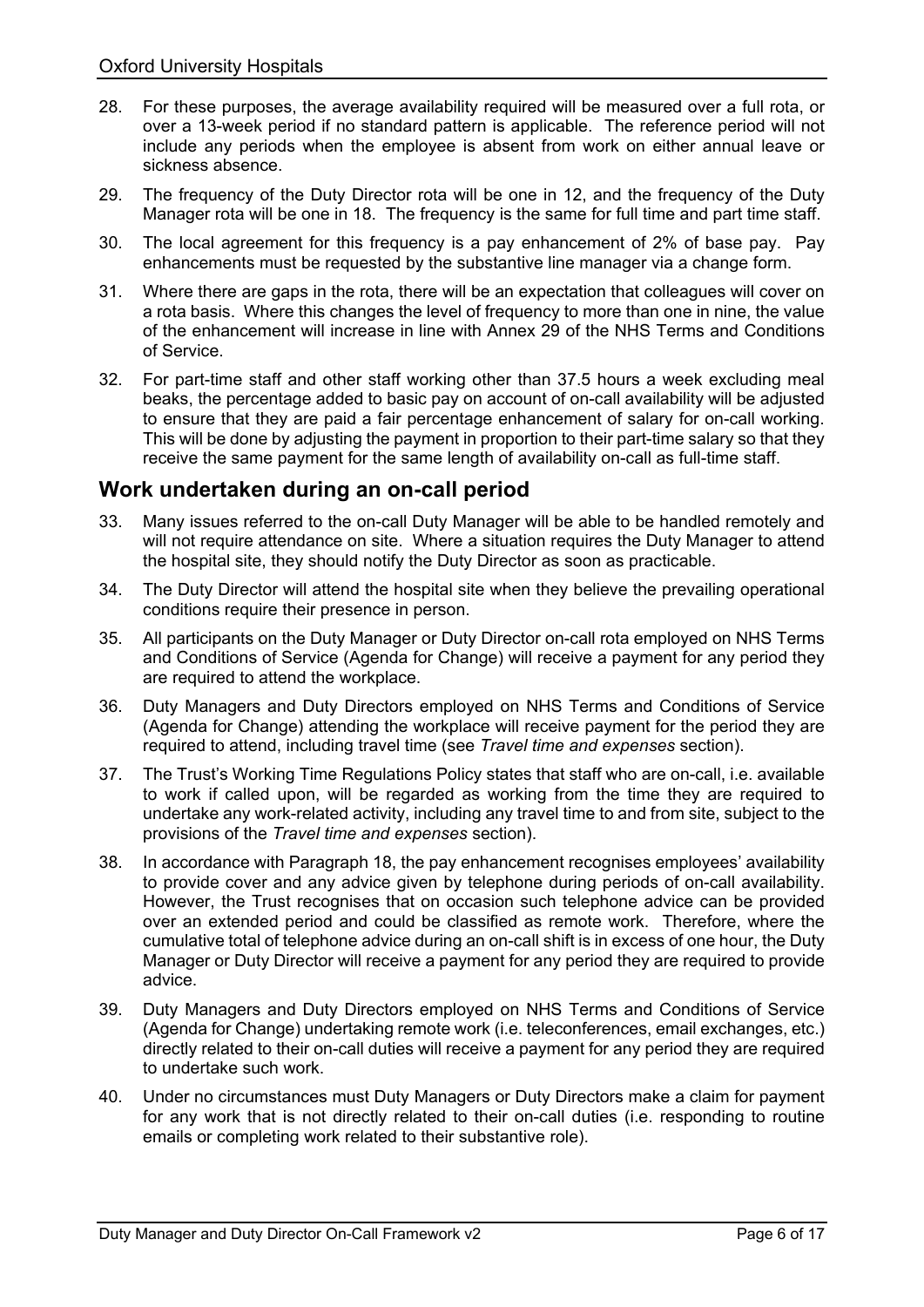- 41. As an alternative to receiving payment, staff may choose to take time off in lieu. However, if for operational reasons time off in lieu cannot be taken within three months, the hours worked must be paid for.
- 42. For work (including travel time) as a result of being called out, or being required to undertake remote work, the employee will receive a payment at time and a half, with the exception of work on general public holidays which will be at double time. Time off in lieu should be at plain time. There is no disqualification from this payment for bands 8 and 9 as a result of being called out.
- 43. Duty Managers and Duty Directors should receive compensatory rest in the form of time off in lieu (TOIL) for on-call working time worked on site (including travel time). Ideally this should be taken within the subsequent 24 hours. Compensatory rest arrangements are set out in the Trust's Working Time Regulations Policy.
- 44. Working Time Regulations state that all staff should have a rest period of not less than 11 hours in each 24-hour period. Where this is not practicable because of the needs of the service, daily rest may be less than 11 hours.

## <span id="page-10-0"></span>**Travel time and expenses**

- 45. All staff who live off site, or in hospital accommodation on a site other than that which they work at, will be entitled to a maximum of 30 minutes travel time to and from work if called in. Staff who live in hospital accommodation on their work base site or use an on-call bedroom will not be entitled to travel time.
- 46. Individuals are entitled to claim for travel expenses necessarily incurred during their on-call period, i.e., return mileage for attending the hospital outside of core working hours. Any such claims for expenses will be submitted for payment in accordance with the Trust's Payment of Expenses Procedure. Only expenses incurred for authorised attendance at work during an on-call period are reimbursable. The employee's substantive line manager will act as the authorised signatory for expenses claims.
- 47. Staff using their own vehicle for call-outs during an on-call period should be aware that this is deemed as business use for car insurance purposes. Therefore, in line with the Trust's Payment of Expenses Procedure, only staff providing evidence of business cover on their car insurance policy will be able to claim travel expenses.

## <span id="page-10-1"></span>**Administration of the rota and payments**

- 48. The rota will be administered by the Chief Operating Officer's Office. It should be published at least three months in advance.
- 49. Staff can swap on-call periods on a like-for-like basis where both parties agree. They must inform the rota administrator of the swap and the administrator will confirm the change where agreed, including ensuring that the change has been noted with the Switchboard and the Operational Management Team.
- 50. The rota will aim to ensure that there is equity amongst participants regarding the balance between the respective number of duties undertaken on weekdays, weekends, and public holidays.
- 51. Whilst every effort will be made to accommodate specific on call requests, there will need to balance these requests with the needs of the Trust.
- 52. On-call duties before an annual leave day will be kept to a minimum, however there may be times where this is unavoidable.
- 53. Pay enhancements will be automatically paid via payroll and must not be claimed via HealthRoster. All requests for payment when required to work during an on-call period must be submitted via a claim form within four months of the shift. The claim form is provided at Appendix 4.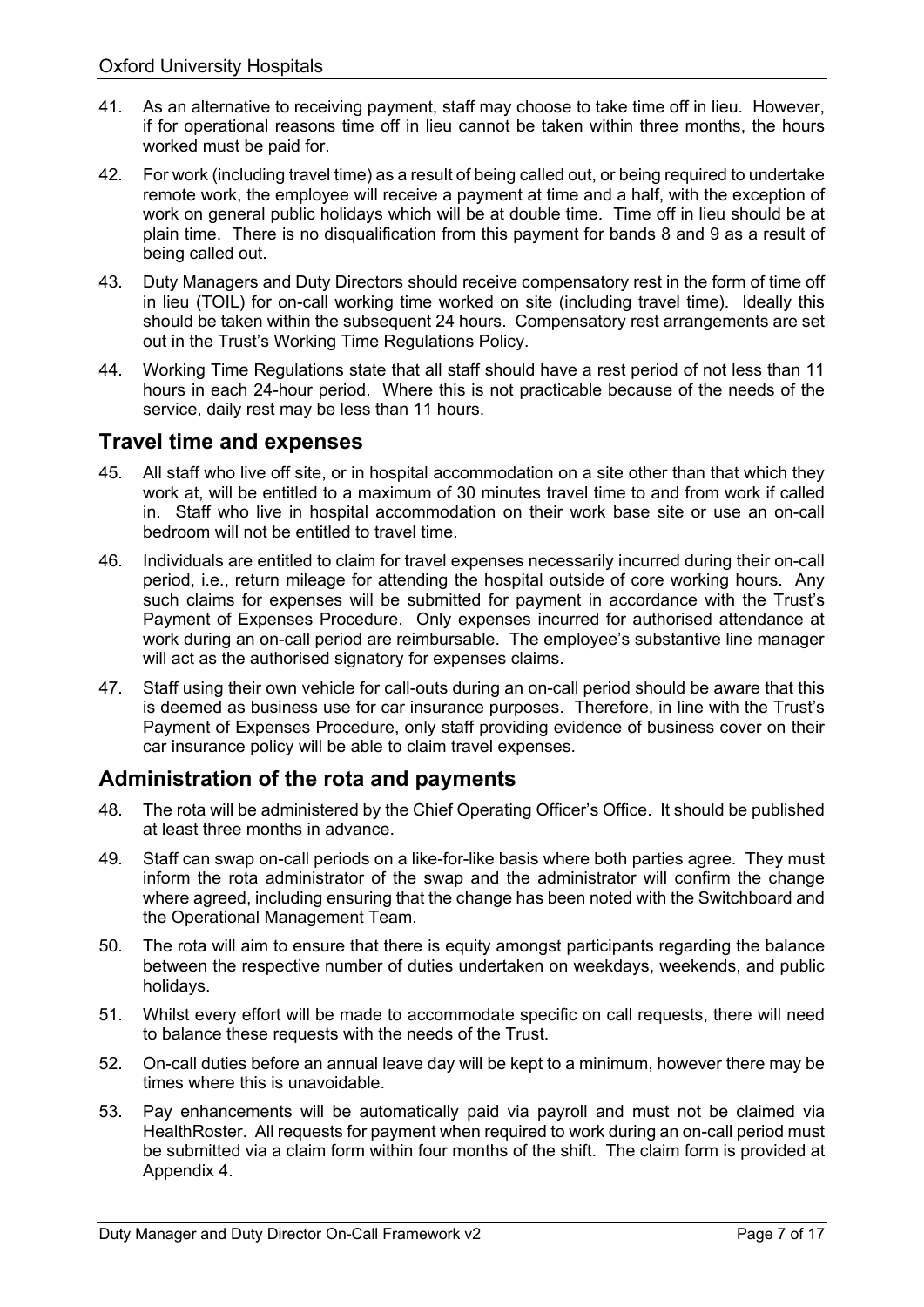- 54. Where staff are entitled to payment under this framework, claim forms for Duty Managers will be approved by the relevant Duty Director who was on-call at the same time. Claim forms for Duty Directors will be approved by the Chief Operating Officer. Claim forms should be approved promptly to avoid delays to payment.
- 55. For members of the NHS Pension Scheme, the on-call pay availability payment (pay enhancement) is pensionable. Any payments as a result of being called out are nonpensionable.

## <span id="page-11-0"></span>**Training**

56. Training will be required for all users in the use of HealthRoster when the Duty Manager and Duty Director on-call rotas are available via this system.

## <span id="page-11-1"></span>**Monitoring Compliance**

57. Compliance with this policy will be monitored in the following ways:

| Aspect of<br>compliance or<br>effectiveness being<br>monitored                  | <b>Monitoring</b><br>method | <b>Responsibility for</b><br>monitoring (job<br>title)                   | <b>Frequency of</b><br>monitoring | <b>Group or Committee</b><br>that will review the<br>findings and monitor<br>completion of any<br>resulting action plan |
|---------------------------------------------------------------------------------|-----------------------------|--------------------------------------------------------------------------|-----------------------------------|-------------------------------------------------------------------------------------------------------------------------|
| Payments being<br>made in<br>accordance with<br>the Policy.                     | Audit                       | <b>Assistant Director</b><br>of Workforce $-$<br>Pay, Policy &<br>Reward | Annually                          | <b>Chief Operating</b><br>Officer                                                                                       |
| Confirming at least<br>nine people remain<br>on the rota (see<br>paragraph 31). | Continuous<br>review        | <b>Chief Operating</b><br>Officer's Office                               | Upon creation<br>of each roster   | Assistant Director of<br>Workforce - Pay,<br>Policy & Reward                                                            |

- 58. In addition to the monitoring arrangements described above, the Trust may undertake additional monitoring of this procedure as a response to the identification of any gaps or as a result of the identification of risks arising from the procedure prompted by incident review, external reviews, or other sources of information and advice. This monitoring could include:
	- 58.1. Commissioned audits and reviews;
	- 58.2. Detailed data analysis; and/or
	- 58.3. Other focussed studies.

### <span id="page-11-2"></span>**Review**

59. This policy will be reviewed after three years. Until such time as the review is completed and the successor document approved by the relevant committee this policy will remain valid.

## <span id="page-11-3"></span>**References**

60. [NHS Terms and Conditions of Service Handbook](https://www.nhsemployers.org/tchandbook)

## <span id="page-11-4"></span>**Equality Impact Assessment**

61. As part of its development, this procedure and its impact on equality has been reviewed. The purpose of the assessment is to minimise and if possible remove any disproportionate impact on the grounds of race, gender, disability, age, sexual orientation, religion or belief, gender reassignment, marriage and civil partnership and pregnancy and maternity. The completed Equality Impact Assessment can be found at Appendix 1.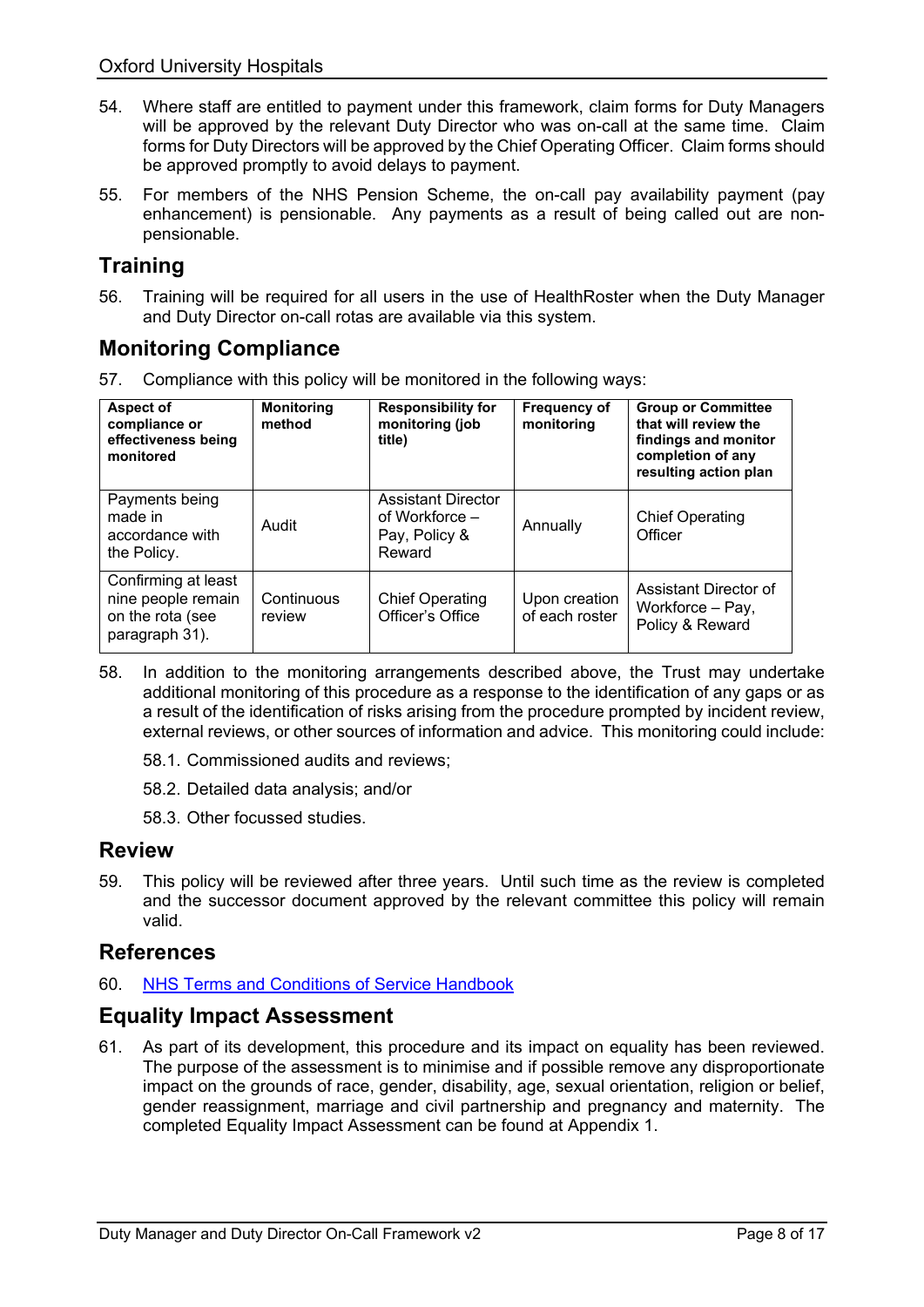## <span id="page-12-0"></span>**Appendix 1: Equality Impact Assessment**

#### **1. Information about the policy, service or function**

| What is being assessed                                                                           | <b>Existing Policy / Procedure</b>                                                                                                                                                                                                 |
|--------------------------------------------------------------------------------------------------|------------------------------------------------------------------------------------------------------------------------------------------------------------------------------------------------------------------------------------|
| Job title of staff member                                                                        | Assistant Director of Workforce - Pay, Policy & Reward                                                                                                                                                                             |
| completing assessment                                                                            |                                                                                                                                                                                                                                    |
| Name of policy / service /<br>function:                                                          | Duty Manager and Duty Director On-Call Framework                                                                                                                                                                                   |
| Details about the policy /<br>service / function                                                 | This framework has been developed to ensure that staff on<br>NHS Terms and Conditions of Service (Agenda for<br>Change) are paid fairly and appropriately for participation<br>on the Duty Manager or Duty Director on-call rotas. |
| Is this document<br>compliant with the Web<br><b>Content Accessibility</b><br><b>Guidelines?</b> | Yes                                                                                                                                                                                                                                |
| <b>Review Date</b>                                                                               | December 2024                                                                                                                                                                                                                      |
| Date assessment<br>completed                                                                     | 13/12/2021                                                                                                                                                                                                                         |
| <b>Signature of staff member</b><br>completing assessment                                        | A. Kirton                                                                                                                                                                                                                          |
| <b>Signature of staff member</b><br>approving assessment                                         |                                                                                                                                                                                                                                    |

## **2. Screening Stage**

**Who benefits from this policy, service or function? Who is the target audience?** 

**Staff** 

**Does the policy, service or function involve direct engagement with the target audience?**

Yes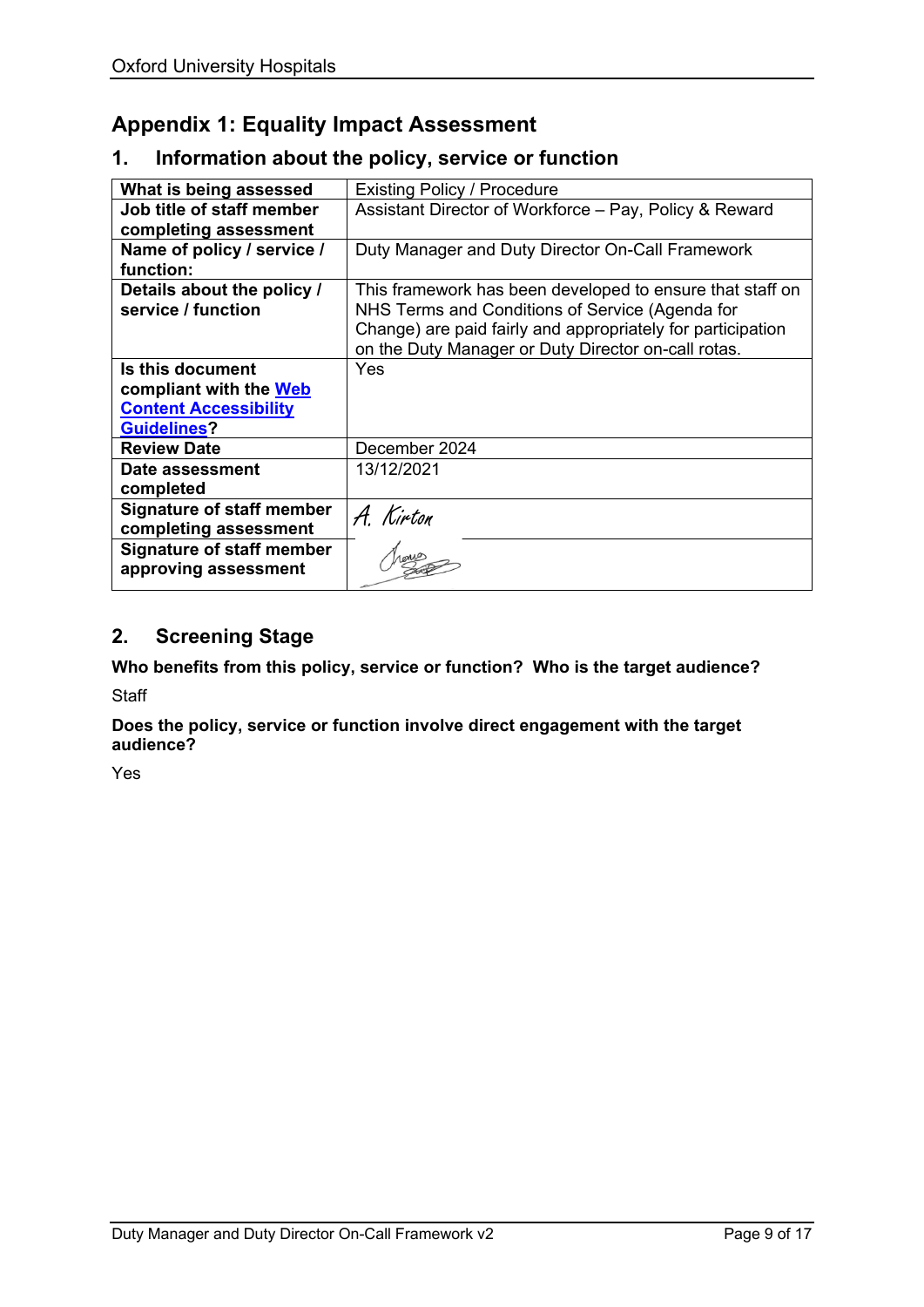### **3. Research Stage**

**Notes:** 

- If there is a neutral impact for a particular group or characteristic, mention this in the 'Reasoning' column and refer to evidence where applicable.
- Where there may be more than one impact for a characteristic (e.g. both positive and negative impact), identify this in the relevant columns and explain why in the 'Reasoning' column.
- The Characteristics include a wide range of groupings and the breakdown within characteristics is not exhaustive, but is used to give an indication of groups that should be considered. Where applicable please detail in the 'Reasoning' column where specific groups within categories are affected, for example, under Race the impact may only be upon certain ethnic groups.

#### **Impact Assessment**

The following text applies to all protected characteristics: The purpose of this Policy is to provide a framework for managing payments for oncall for a specific group of staff. The implementation of this policy will enable a consistent and fair method of payment to all those affected.

| <b>Characteristic</b>                                                                                                | <b>Positive</b><br>Impact | <b>Negative</b><br><b>Impact</b> | <b>Neutral</b><br><b>Impact</b> | Not enough<br>information | Reasoning                                                                                                                                                                                                                                                                                                                                                                                                                                                                                                                                                                                                                                                                                                                                                                                                                                                                                                                     |
|----------------------------------------------------------------------------------------------------------------------|---------------------------|----------------------------------|---------------------------------|---------------------------|-------------------------------------------------------------------------------------------------------------------------------------------------------------------------------------------------------------------------------------------------------------------------------------------------------------------------------------------------------------------------------------------------------------------------------------------------------------------------------------------------------------------------------------------------------------------------------------------------------------------------------------------------------------------------------------------------------------------------------------------------------------------------------------------------------------------------------------------------------------------------------------------------------------------------------|
| Sex and Gender Re-assignment - men<br>(including trans men), women (including<br>trans women) and non-binary people. |                           |                                  | X                               |                           | Part-time workers could be impacted by the policy,<br>and this could indirectly impact negatively on<br>women as the number of women who work part-<br>time is generally greater than the number of men.<br>This has been addressed in the policy by ensuring<br>that, for part-time staff and other staff working<br>other than 37.5 hours a week excluding meal<br>breaks, the percentage added to basic pay on<br>account of on-call availability is adjusted. This will<br>be done by adjusting the payment in proportion to<br>their part-time salary so that they receive the same<br>payment for the same length of availability on-call<br>as full-time staff. This will ensure that they are paid<br>a fair percentage enhancement of salary for on-call<br>working. The rate of payment for work undertaken<br>when called out is the same for all staff, regardless<br>of whether they are part time or full time. |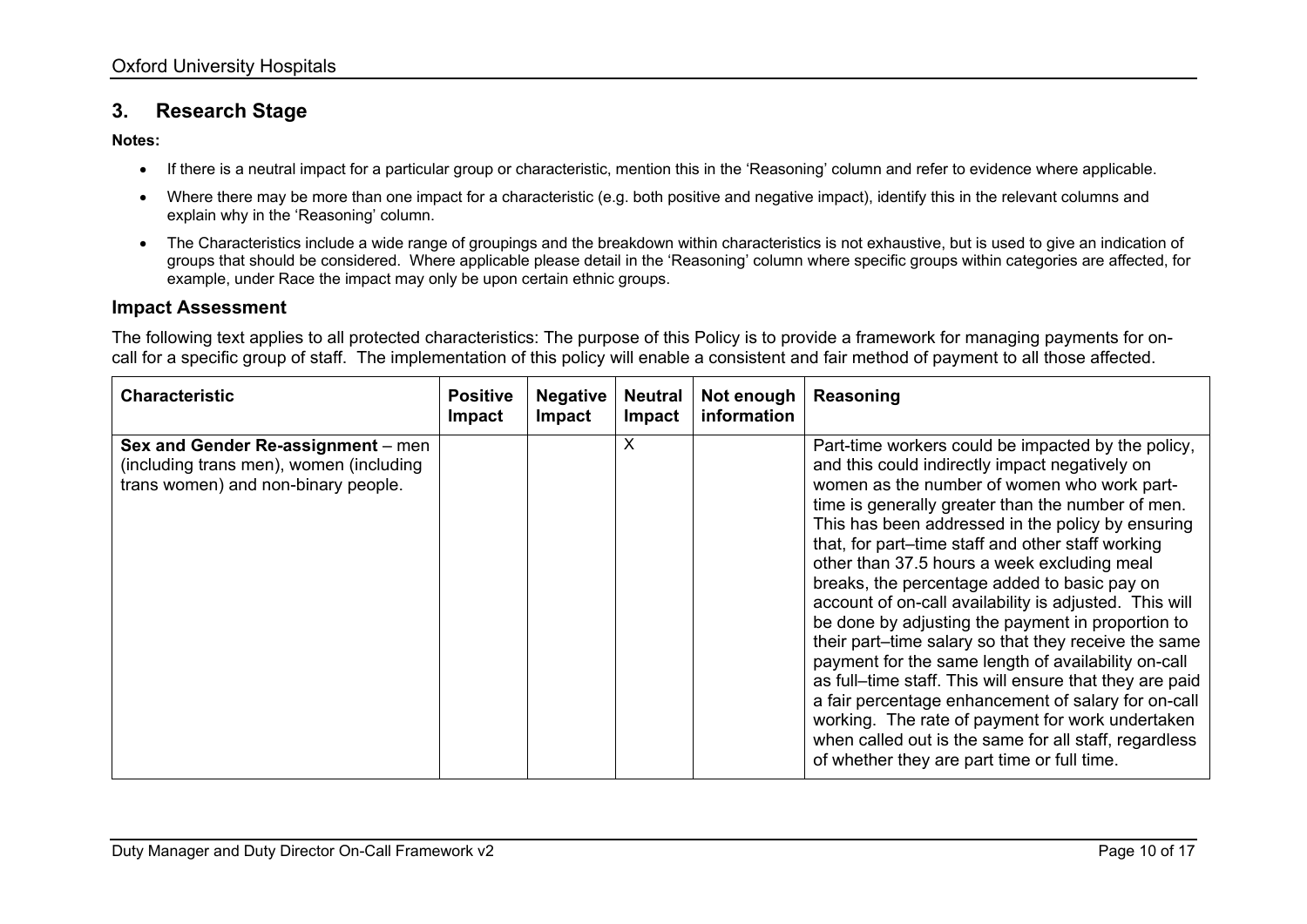## **Oxford University Hospitals**

| <b>Characteristic</b>                                                                                          | <b>Positive</b><br>Impact | <b>Negative</b><br>Impact | <b>Neutral</b><br>Impact | Not enough<br>information | Reasoning                                                                                                                                                                                                                                                                                                                                                |
|----------------------------------------------------------------------------------------------------------------|---------------------------|---------------------------|--------------------------|---------------------------|----------------------------------------------------------------------------------------------------------------------------------------------------------------------------------------------------------------------------------------------------------------------------------------------------------------------------------------------------------|
| Race - Asian or Asian British; Black or<br>Black British; Mixed Race; White British;<br>White Other; and Other |                           |                           | $\sf X$                  |                           | The on-call framework applies equally to all roles<br>identified within the framework, regardless of the<br>postholder's race.                                                                                                                                                                                                                           |
| <b>Disability</b> - disabled people and carers                                                                 |                           |                           | X                        |                           | Carers may be affected by working part-time – see<br>Sex and Gender Re-Assignment section above.                                                                                                                                                                                                                                                         |
| Age                                                                                                            |                           |                           | $\overline{X}$           |                           | The on-call framework applies equally to all roles<br>identified within the framework, regardless of the<br>postholder's age.                                                                                                                                                                                                                            |
| <b>Sexual Orientation</b>                                                                                      |                           |                           | X                        |                           | The on-call framework applies equally to all roles<br>identified within the framework, regardless of the<br>postholder's sexual orientation.                                                                                                                                                                                                             |
| <b>Religion or Belief</b>                                                                                      |                           |                           | $\overline{X}$           |                           | The on-call framework applies equally to all roles<br>identified within the framework, regardless of the<br>postholder's religion or belief. Staff on the rota can<br>swap on-call periods with each other on a like-for-<br>like basis so that dates that are religiously<br>significant for them can be swapped with another<br>colleague on the rota. |
| <b>Pregnancy and Maternity</b>                                                                                 |                           |                           | X                        |                           | See the points raised above concerning part-time<br>workers in the Sex and Gender Re-Assignment<br>section. The Chief Operating Officer will agree if<br>there are any temporary exceptions to participating<br>on the on-call rota on a case-by-case basis, for<br>example for medical reasons or pregnancy.                                            |
| <b>Marriage or Civil Partnership</b>                                                                           |                           |                           | X                        |                           | The on-call framework applies equally to all roles<br>identified within the framework, regardless of the<br>postholder's marital status (including civil<br>partnership).                                                                                                                                                                                |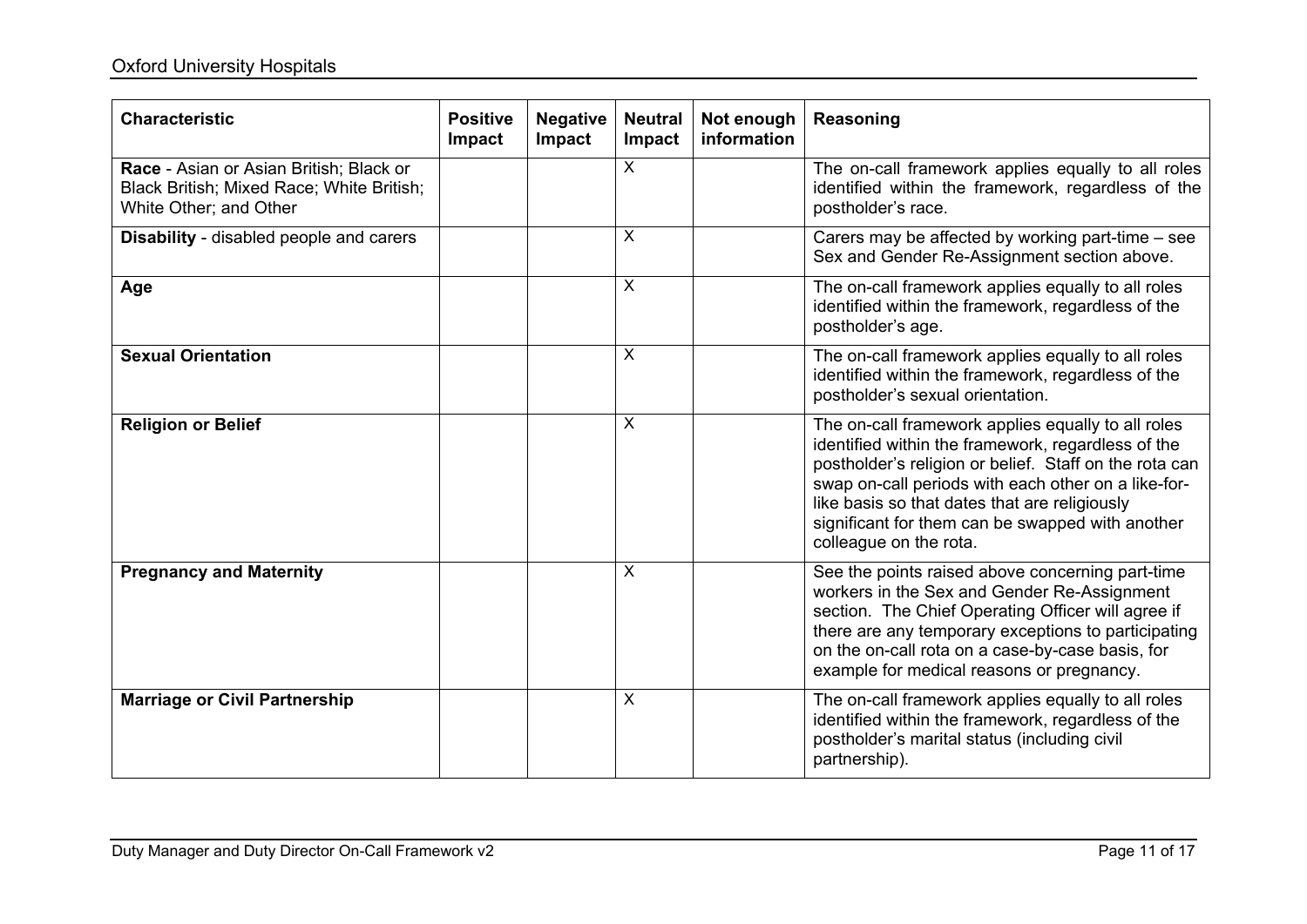#### Oxford University Hospitals

| <b>Characteristic</b>                                                                                     | Positive<br>Impact | Impact | <b>Impact</b> | Negative   Neutral   Not enough   Reasoning<br>information |                 |
|-----------------------------------------------------------------------------------------------------------|--------------------|--------|---------------|------------------------------------------------------------|-----------------|
| <b>Other Groups / Characteristics - for</b><br>example, homeless people, sex workers,<br>rural isolation. |                    |        |               |                                                            | Not applicable. |

#### **Sources of information**

None.

#### **Consultation with protected groups**

None.

#### **Consultation with others**

- All current individuals on the Duty Manager rota, including those recently added, were consulted about the draft interim policy. All were supported and their comments were considered in the revised version.
- The Unison Convenor was consulted about the draft interim policy and was supportive of the arrangements.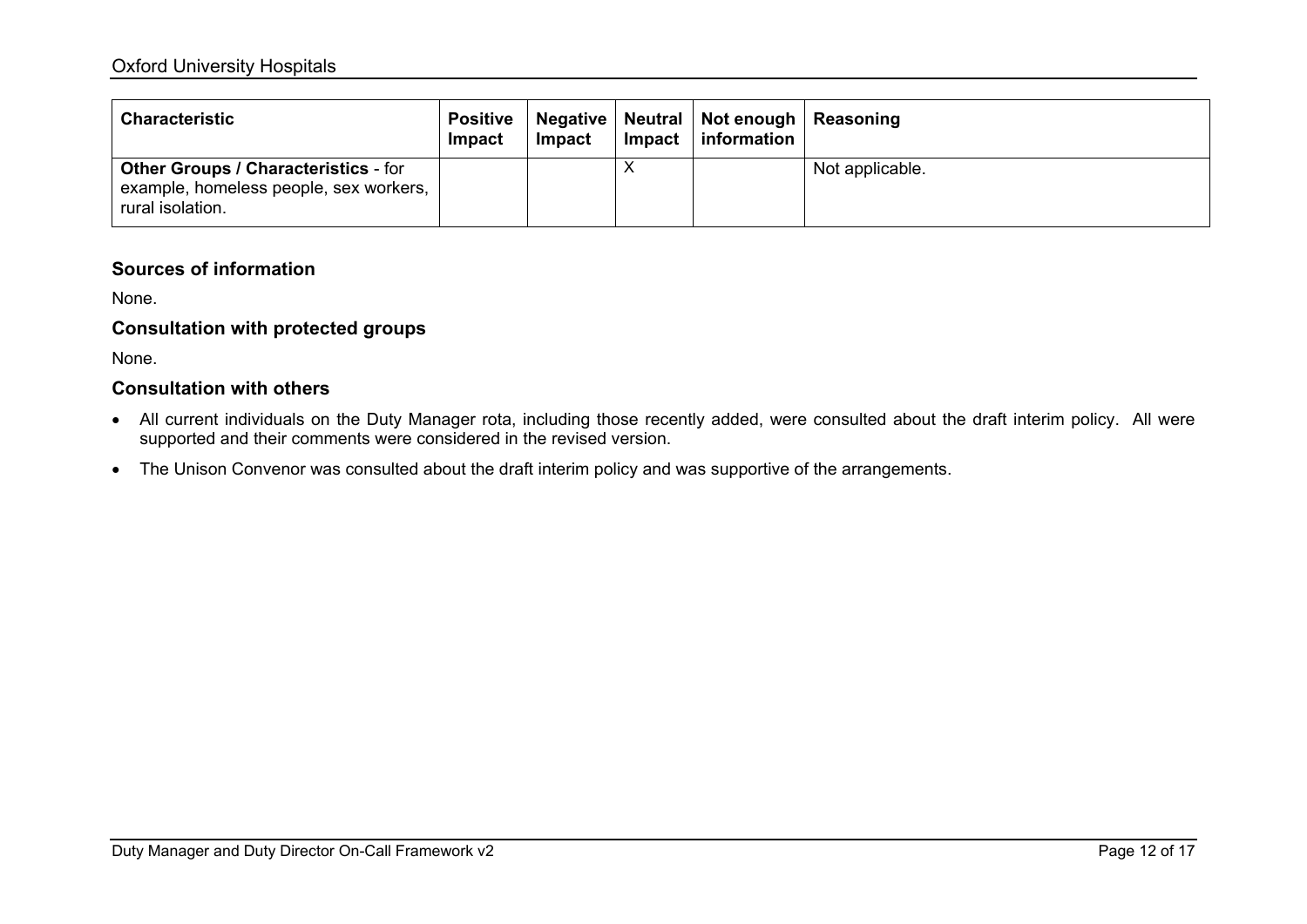### **4. Summary stage**

#### **Outcome Measures**

Key benefits:

- Consistency of approach
- **Fairness**
- In line with Agenda for Change arrangements/good practice.

There could be a potential impact for staff who work part-time. In general terms, part-time work is dominated by women, often due to caring responsibilities. The payment arrangement for parttime workers has been adjusted within the policy to take this into account. There should be no adverse impact of the policy on any protected groups if it is implemented appropriately. When an on-call Duty Manager or Duty Director covered by this framework is called into work they are paid the same hourly rate, regardless of whether they are part-time or full-time.

#### **Positive Impact**

The key positive impacts of this policy are:

- **Fairness**
- **Consistency**
- Improved morale with the implementation of a new pay framework.

#### **Unjustifiable Adverse Effects**

None identified.

#### **Justifiable Adverse Effects**

See above concerning part-time workers and the mitigation put in place.

#### **Equality Impact Assessment Action Plan**

| <b>Identified risk</b>                              | <b>Recommended actions</b>                                                                 | Lead                                                                   | <b>Review date</b>                      | <b>Completion</b><br>date |
|-----------------------------------------------------|--------------------------------------------------------------------------------------------|------------------------------------------------------------------------|-----------------------------------------|---------------------------|
| Potential<br>unfairness for<br>part time<br>workers | Adjustment already<br>made to payment<br>mechanism within the<br>policy to mitigate impact | <b>Assistant Director</b><br>of Workforce -<br>Pay, Policy &<br>Reward | As part of<br>overall policy<br>review. |                           |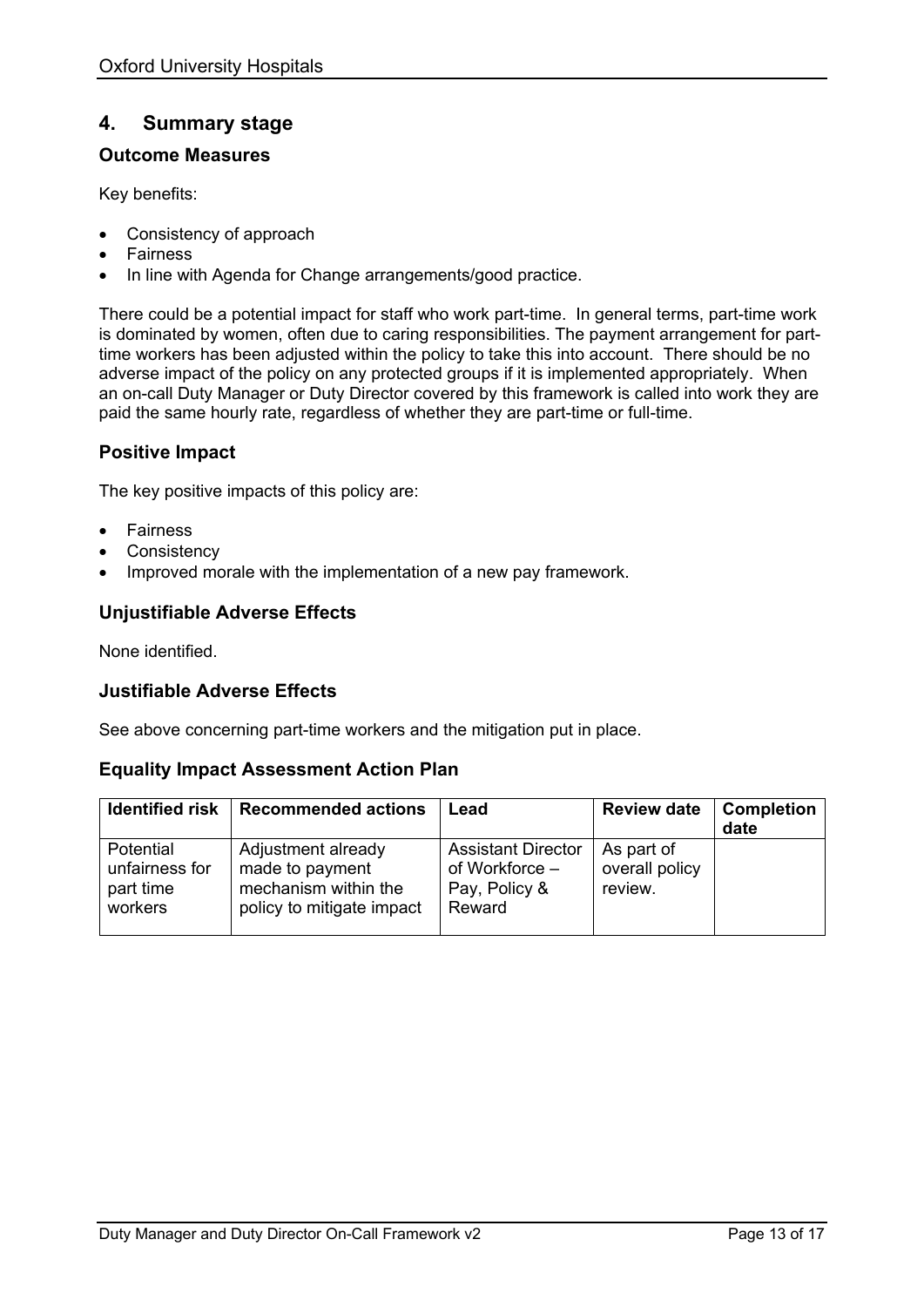## <span id="page-17-0"></span>**Appendix 2: Duty Manager Role Description**

The following role description should be read in conjunction with the Duty Manager Handbook.

### **The role of the Duty Manager**

- 1. The assigned on-call Duty Manager will be contactable at all times via their mobile/landline during out-of-hours periods. The role of the Duty Manager will be to enable effective decision-making and effective operational functioning during this out-ofhours period, including dealing with incidents and unusual issues that arise.
- 2. It should be emphasised that the role of the on-call Duty Manager is primarily one of making decisions, reviewing and authorising actions and facilitating others. The actions from these decisions are normally carried out by other Trust staff.
- 3. During the out-of-hours period operational management issues will be dealt with by the duty Operational Manager. The Operational Manager will contact the on-call Duty Manager where they require support or do not have the accountability/authority to make the decisions that are required to be made. Where decisions are necessary that can only be made by a Director, the on-call Duty Manager will contact the on-call Duty Director.

### **Duty Manager Role Description**

- 4. On a rotational basis to act as the on-call Duty Manager for the Trust during set out-ofhours periods, taking decisions on and dealing with issues referred by the Operational Management Team to ensure the effective and safe functioning of the hospital and most effective use of resources.
- 5. Primary responsibility for bed management rests with the Operational Management Team; however, it is important that the on-call Duty Manager remains aware of the prevailing access and capacity management issues during their period of duty.
- 6. To be immediately contactable at all times throughout the on-call period and respond quickly and appropriately to requests from Switchboard or the Operational Management Team. To determine whether issues can be dealt with from home or require travelling into the hospital.
- 7. To deal with issues presented, making appropriate decisions on allocation of staff and management of resources. To facilitate actions to ensure that all patients are dealt with within the four hours emergency standard.
- 8. To contact the on-call Duty Director for decisions requiring a higher level of authority.
- 9. To ensure that all key decisions are recorded by the Operational Management Team so that there is an audit trail where necessary.
- 10. To follow all Trust policies and procedures.

## **Undertaking duties as on-call Duty Manager**

11. The assigned on-call Duty Manager is required to be on-call and able to respond immediately to issues referred to them. The on-call Duty Manager will be contactable at all times during the on-call period and within 60 minutes' drive of the hospital site (as driven at an out-of-hours' time, not during the daytime).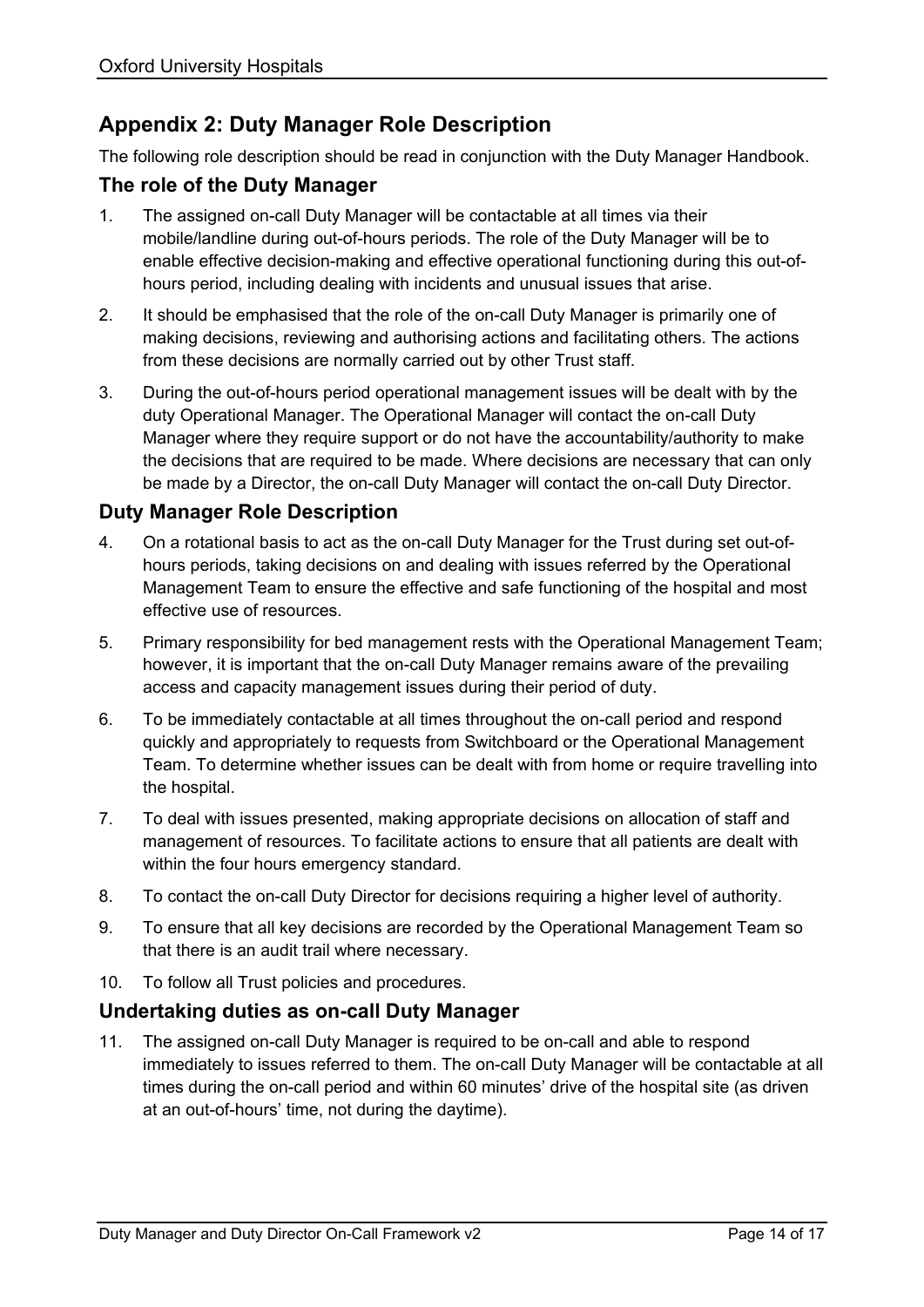- 12. The on-call Duty Manager will commence on-call at the start of their assigned shift and will advise Switchboard and the Operational Management Team of how they are to be contacted.
- 13. During the on-call/out-of-hours period Operational Management issues will normally be dealt with by the Operational Manager. The Operational Manager and switchboard will only refer issues to the on-call Duty Manager that the Operational Manager is unable to deal with and require senior manager input and/or decision-making or support.
- 14. Normally issues referred to the on-call Duty Manager should be able to be dealt with remotely by phone etc.; however, there will be situations in which it will be necessary for the on-call Duty Manager to come into the hospital to resolve them.
- 15. The on-call Duty Manager will make sure that decisions are made in line with Trust policies and procedures.
- 16. Where decisions are necessary that can only be made by a Director then the on-call Duty Manager will contact the on-call Duty Director.
- 17. The Duty Manager will submit requests for payment within four months of the shift when required to undertake remote work or when called into work during an on-call period (where the individual is entitled to payment in line with this Framework).

## **Briefing of the on-call Duty Director**

- 18. In order for the on-call Duty Director to effectively support the on-call Duty Manager, there must be routine communication between the two. The frequency of this communication will largely be dependent on the prevailing operational status of the hospital and upon any particular issues arising during the course of the on-call period.
- 19. Where the on-call Duty Manager is in any doubt concerning the correct handling or management of the situation or issue, they should always contact the on-call Duty Director for advice. Similarly, the on-call Duty Director should receive confirmation that a situation/issue has been resolved and be appraised of the outcome.

### **Handover**

- 20. At the start of the Duty period, the Duty Manager on-call will receive a handover from the previous Duty Manager detailing any outstanding issues. The handover does not usually require attendance on site and will most likely be conducted by telephone or via email.
- 21. At the end of their on-call period the on-call Duty Manager is responsible for conducting a handover to the next Duty Manager and to the on-call Duty Director, to include details of any outstanding issues. The handover does not usually require attendance on site and will most likely be conducted by telephone or via email.

### **Accountability**

- 22. The on-call Duty Manager is accountable to the on-call Duty Director for the period of their Duty commitment. At the discretion of the on-call Duty Manager, the on-call Duty Director should be informed of any emergency incidents that require the on-call Duty Director's attention and/or for which the on-call Duty Director's advice/guidance/instruction is required.
- 23. The Duty Managers are accountable to the Chief Operating Officer maintaining their availability to participate in the on-call Duty Manager's rota.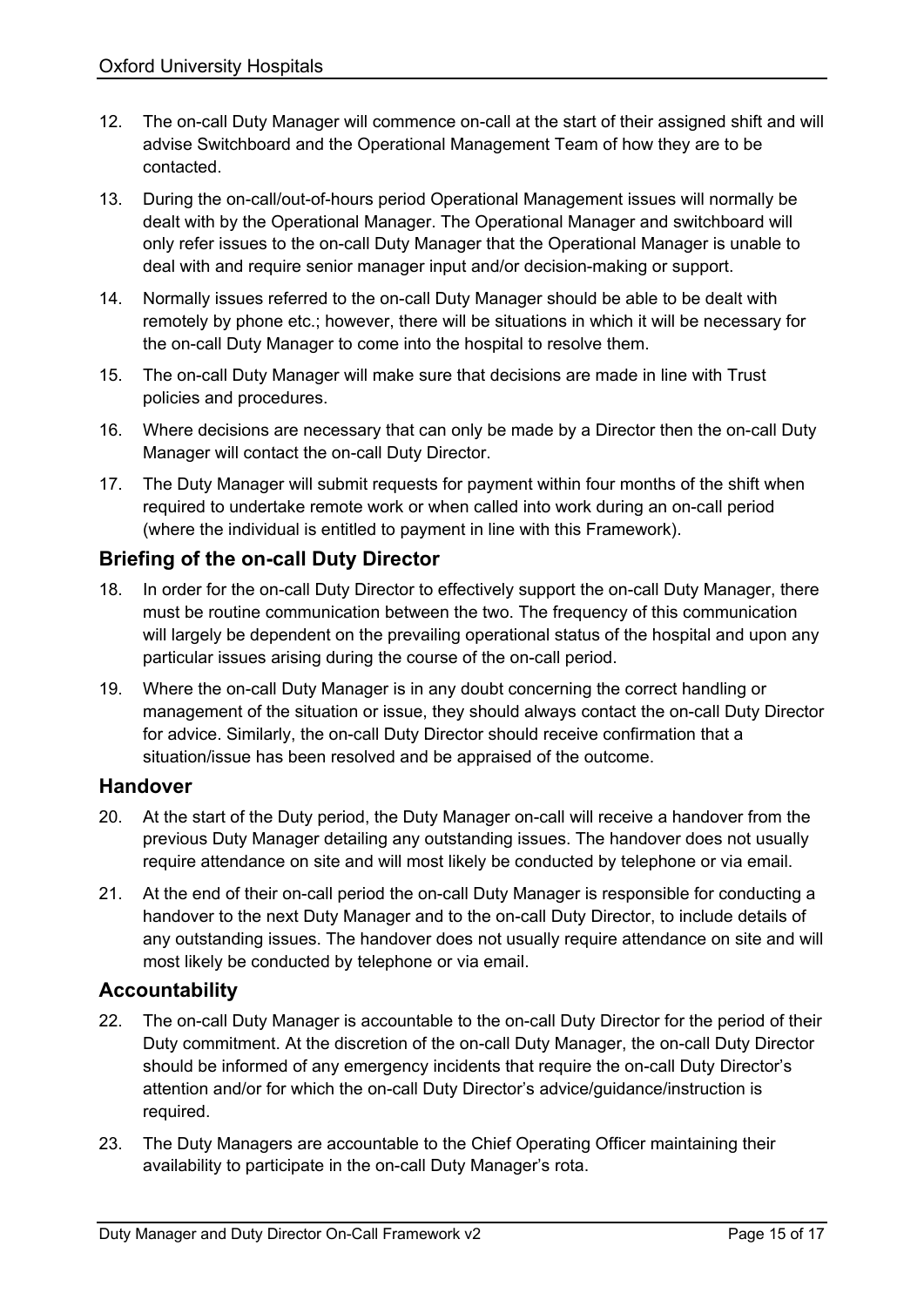## <span id="page-19-0"></span>**Appendix 3: Duty Director Role Summary**

The following role summary should be read in conjunction with the Duty Director Handbook.

- 1. Primarily this role is to provide support to the Duty Manager who will take the lead on all operational issues.
- 2. The Duty Director has a specific role in the following:
	- 2.1. Major incidents;
	- 2.2. Police and press enquires / statements;
	- 2.3. Internal emergencies; and
	- 2.4. Serious disciplinary issues.
- 3. Duty Directors may also be contacted regarding system wide issues, affecting the whole health system, where Director-level input is requested.
- 4. Duty Directors are responsible for authorising requests for payment from the Duty Manager when required to undertake remote work or when called into work during an on-call period (where the individual is entitled to payment).
- 5. The Duty Director will submit requests for payment within four months of the shift when required to undertake remote work or when called into work during an on-call period (where the individual is entitled to payment in line with this Framework).
- 6. Full details of the Duty Director role are provided in the Duty Director Handbook.